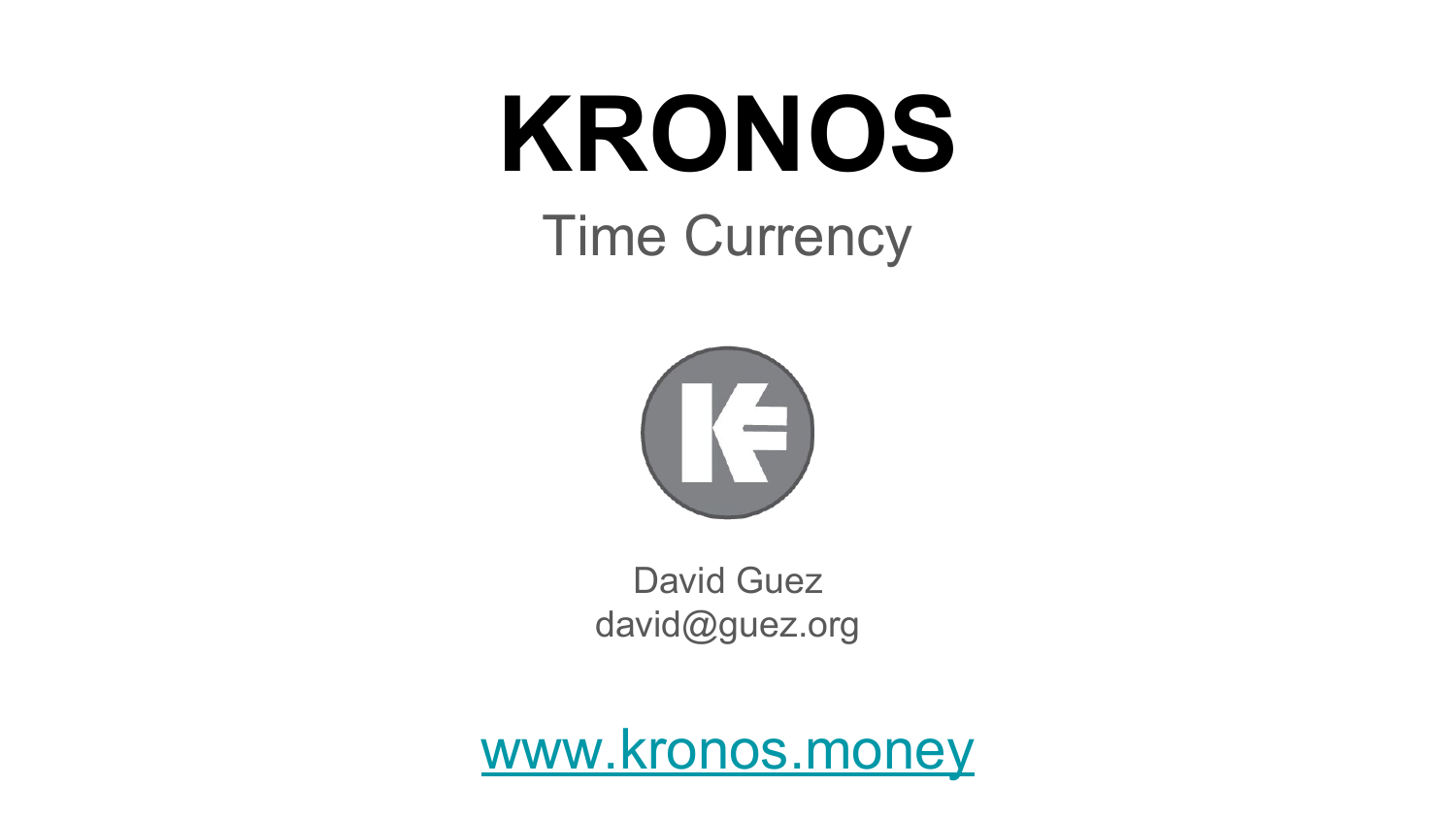## **THE FACTS**

Our financial system is based on principles of growth, borrowing and debt repayment.



It makes us prisoners of the banking system and its devious effects it has on our way of living, understanding the world and exchanging goods and services.

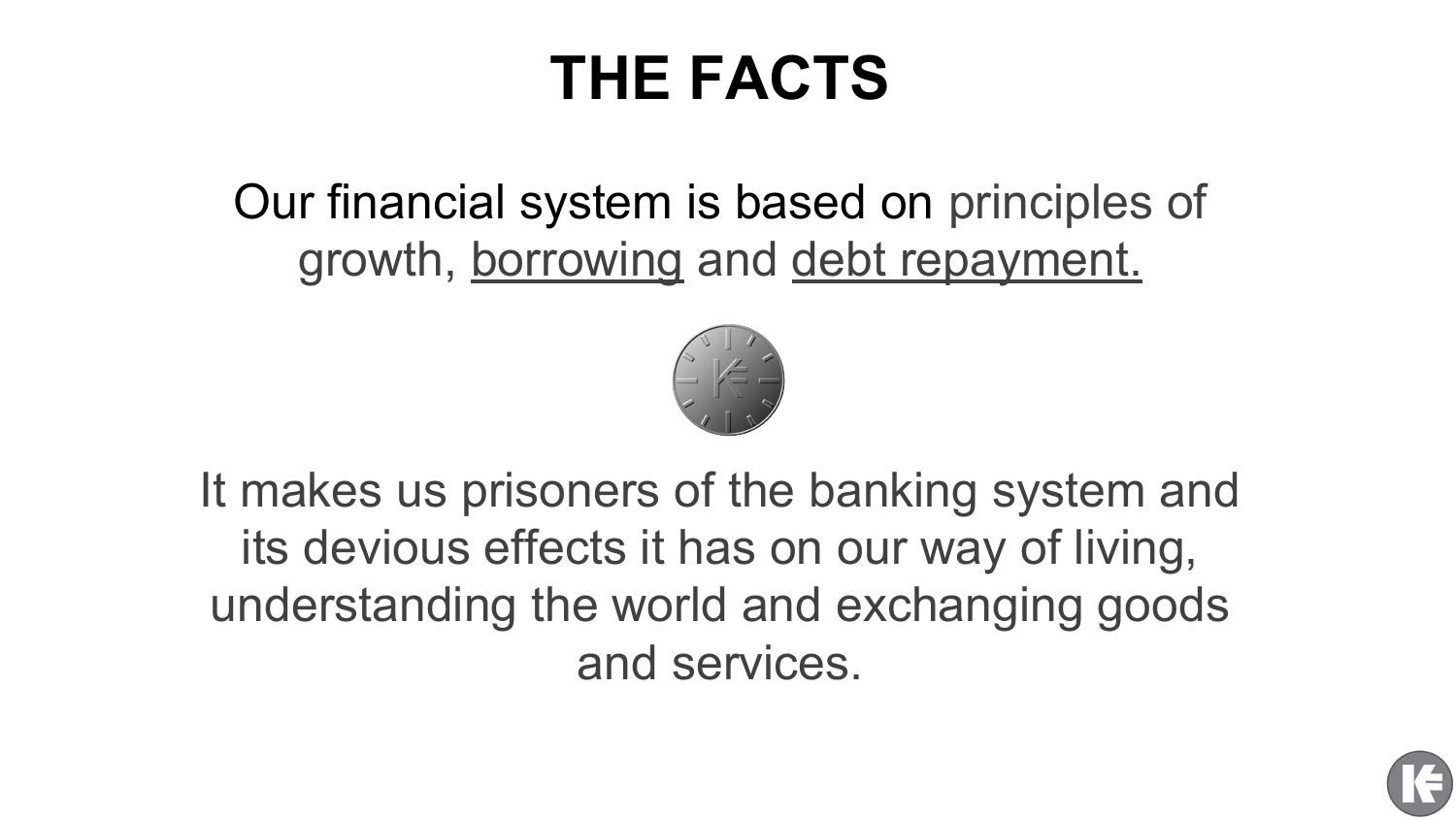# \$062,695,189,423,602

#### **EN IGLOBAL PUBLIC DEBT**



にく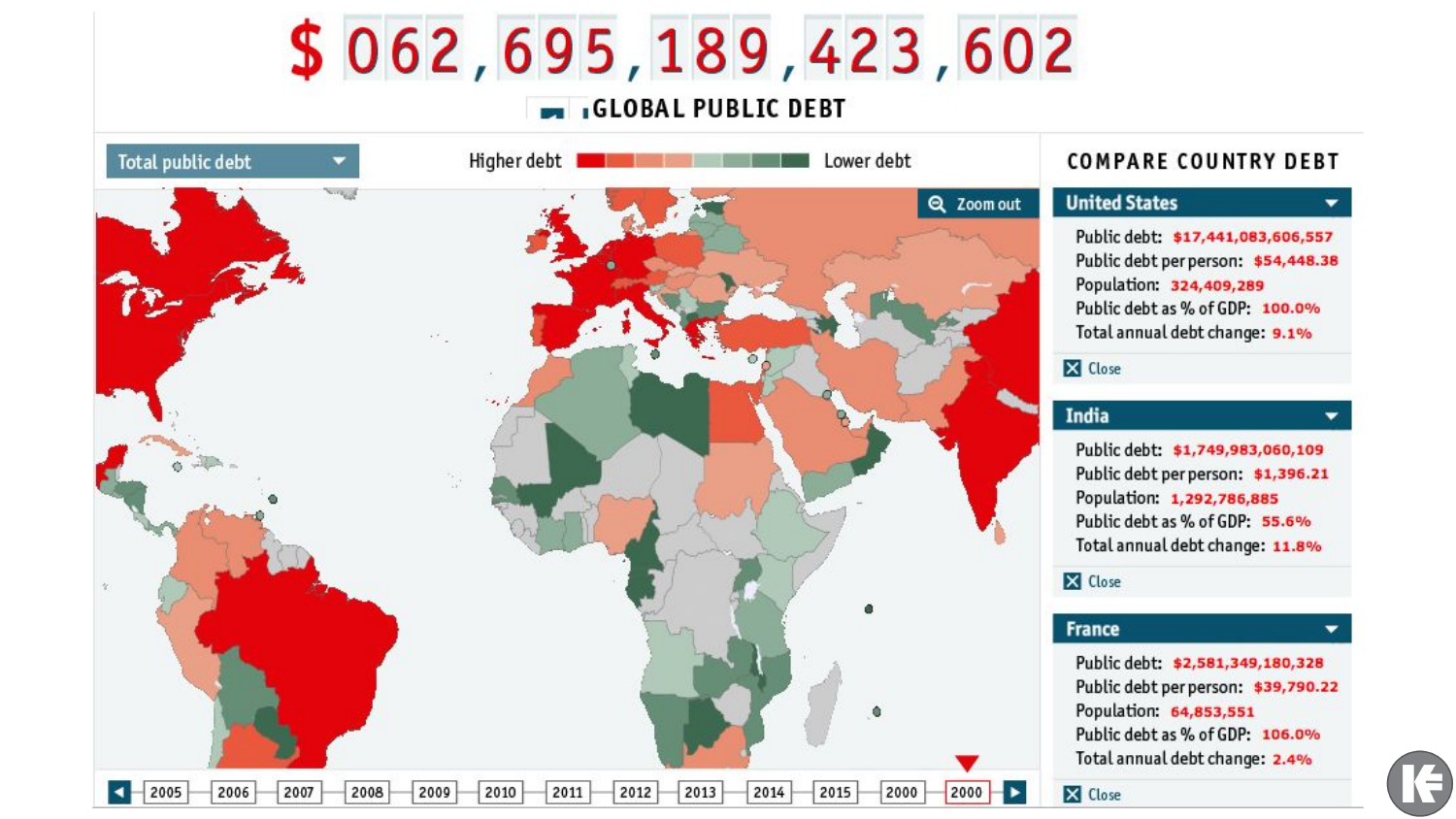

# **THE KRONOS PROJECT**



### **A new global exchange paradigm**

Instead of basing the currency on inflation or deflation of an artificial value, Kronos substitute this value with the one which really *governs* these exchanges :

#### **THE HUMAN TIME 1 KRONOS = 1 HOUR**

It's the time we spend to do, to create, to built, to teach... Everyone has the same 'day by day' capital of time.

**it's pushing the idea of making an equivalence between all activities**

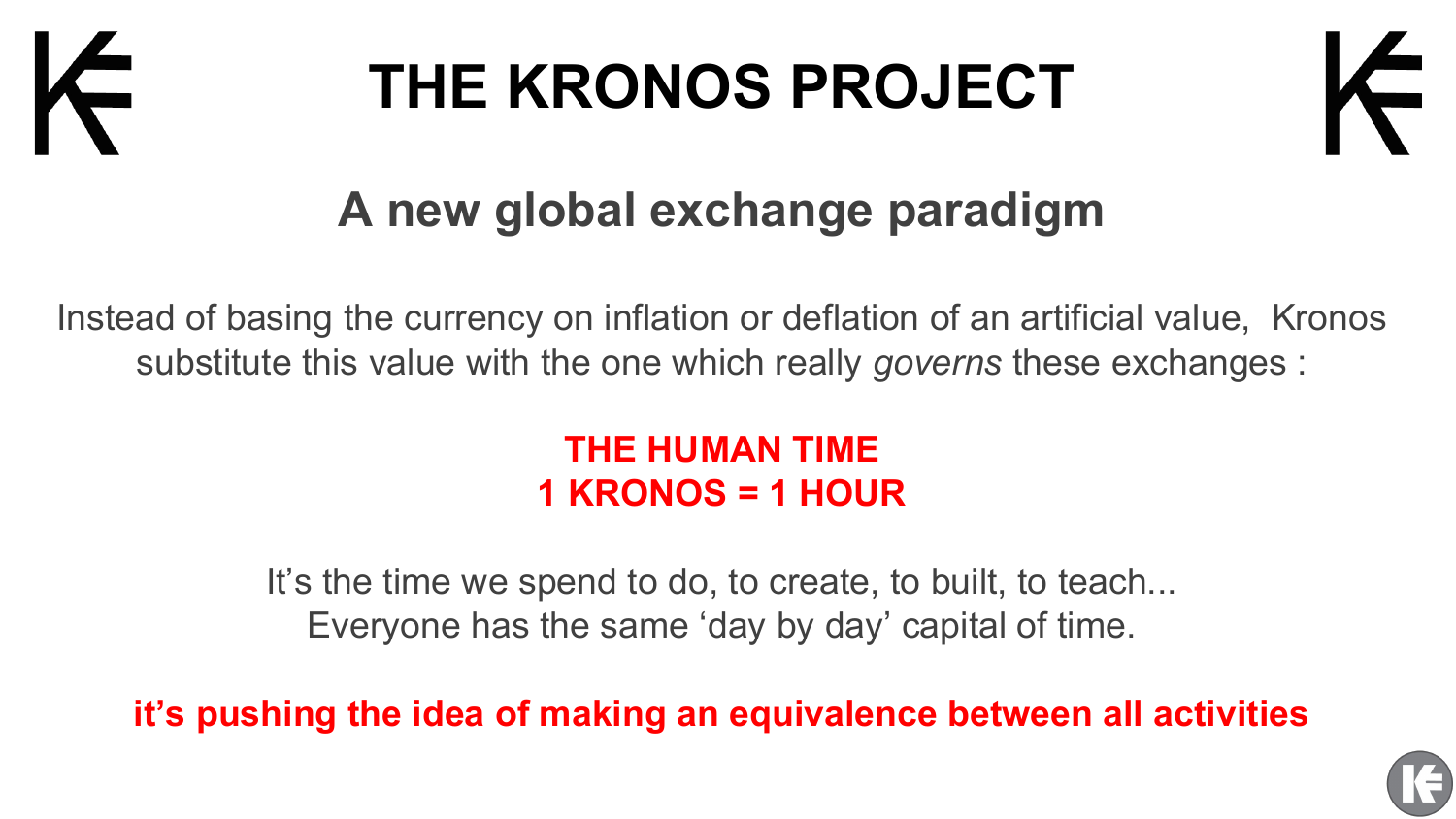## **HOW TO CREATE A GLOBAL CURRENCY ?**

### **We need**

A complete decentralised and secure exchange system.

An exchange platform which is fair, equitable, holistic and can built trust between people.

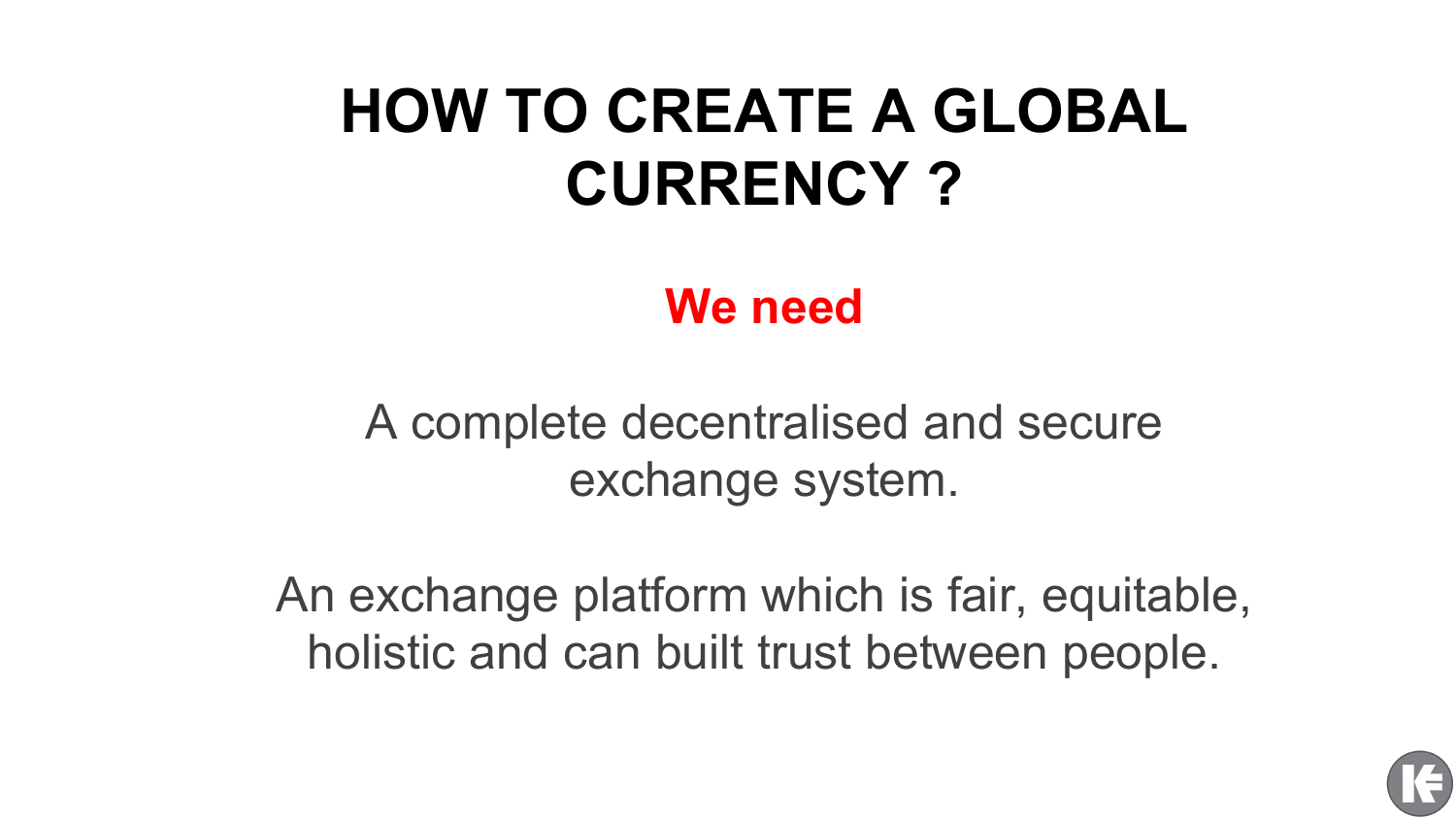## **CRYPTO CURRENCY & BLOCKCHAIN**

The Blockchain principles are the same as the peer to peer philosophy and can be the good system to create Kronos.

> Decentralised, trustable, autonomous, security.

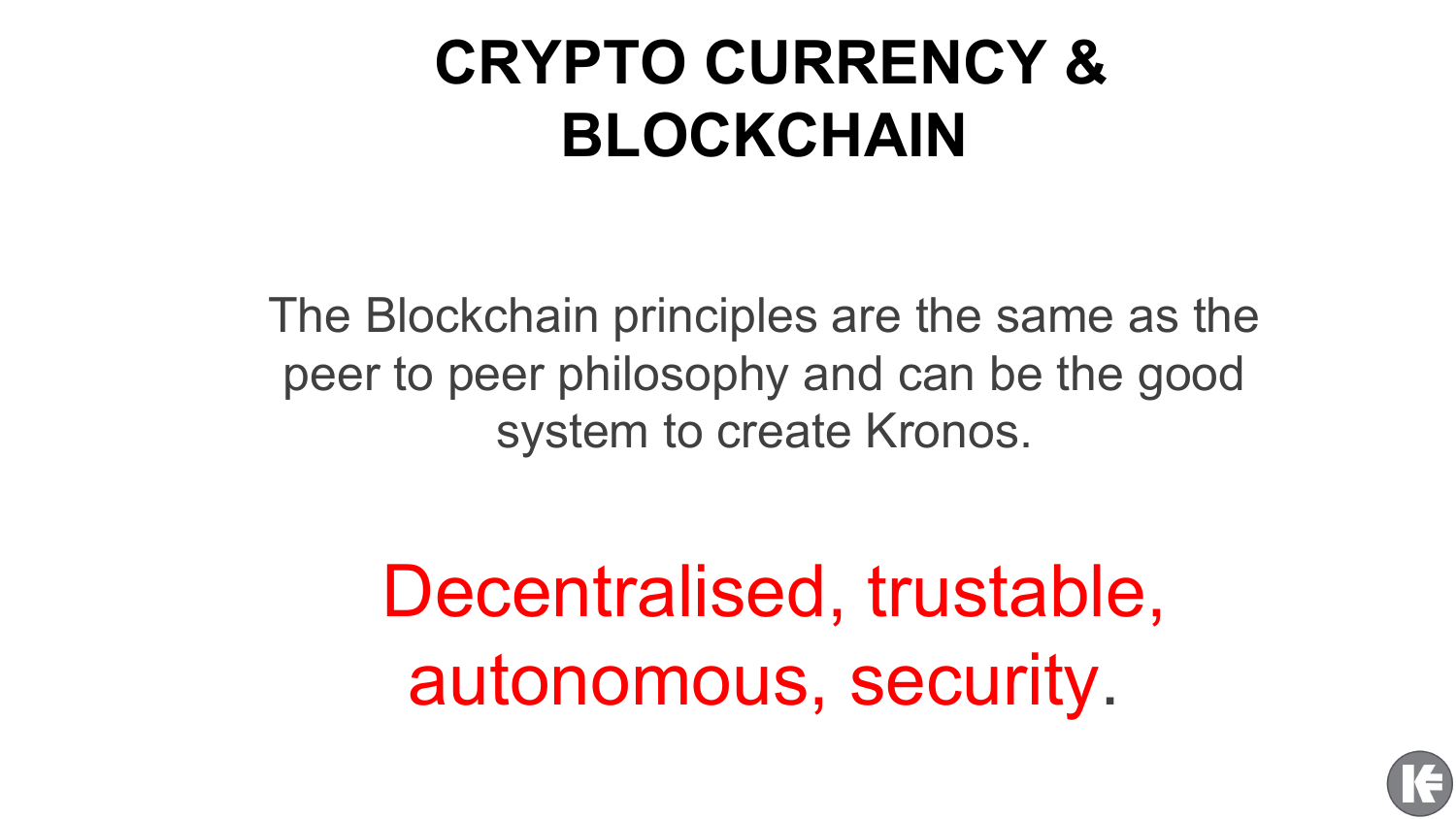### **CRYPTO CURRENCY & BLOCKCHAIN Bitcoin 1.0 <---> Ethereum 2.0**





Litecoin

Peercoin

Namecoin









Infinitecoin

**We can fork any open source crypto currency and make our own -- > coin 1.0**

**We can create some smart contracts (programs) with an ethereum'like system --> coin 2.0**

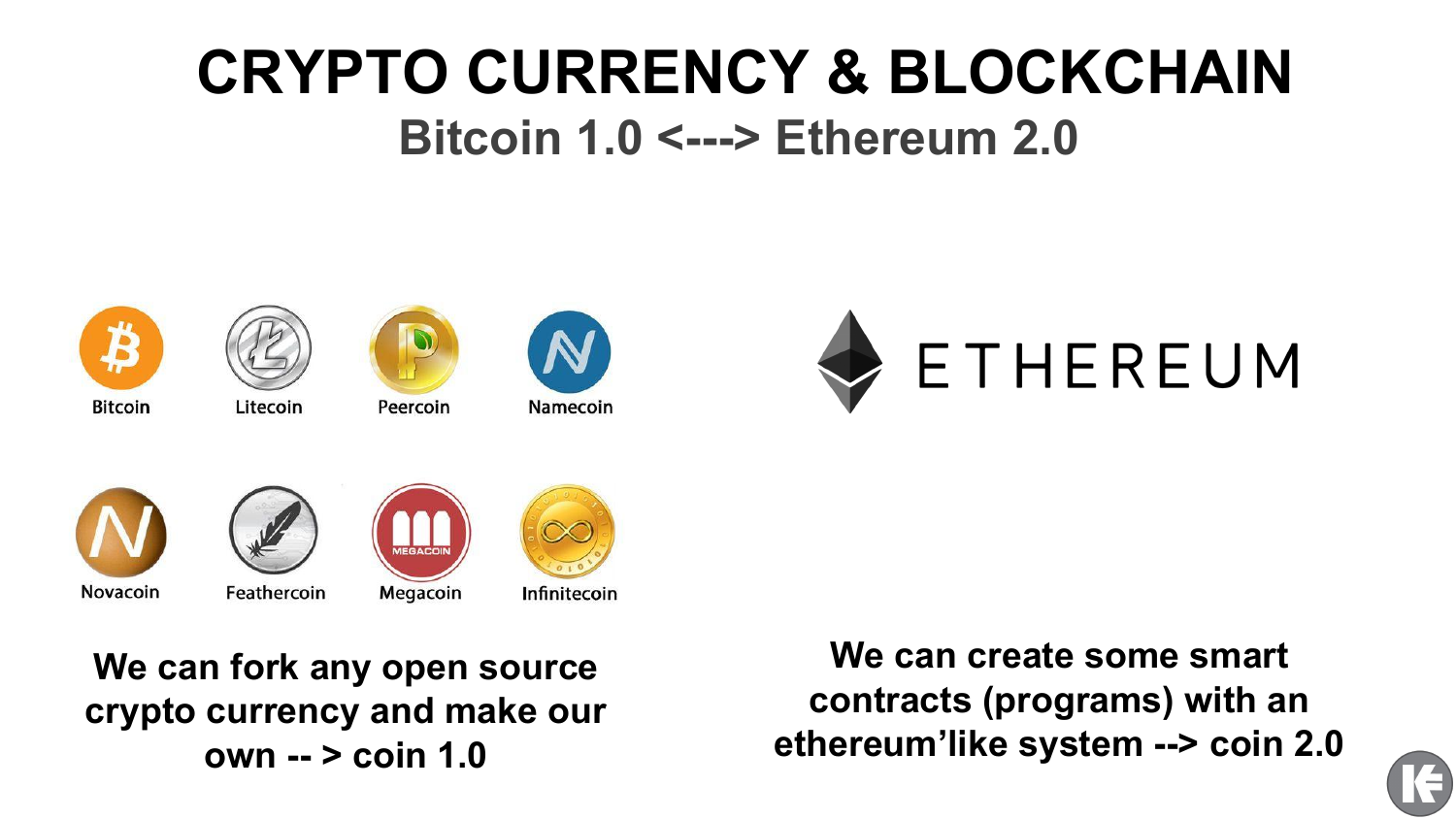### **ETHEREUM**

### **Kronos smart contract**

| Ethereum Wallet                                                                                                 |                                                                                                               | Ethereum Wallet Accounts Edit View Develop Window Help                                                                                                                                                                                                                                                                                                                                                                                                                                                                              |                                                                                                                                                            |                  |                           |  |
|-----------------------------------------------------------------------------------------------------------------|---------------------------------------------------------------------------------------------------------------|-------------------------------------------------------------------------------------------------------------------------------------------------------------------------------------------------------------------------------------------------------------------------------------------------------------------------------------------------------------------------------------------------------------------------------------------------------------------------------------------------------------------------------------|------------------------------------------------------------------------------------------------------------------------------------------------------------|------------------|---------------------------|--|
|                                                                                                                 | <b>WALLETS</b>                                                                                                | <b>SEND</b>                                                                                                                                                                                                                                                                                                                                                                                                                                                                                                                         |                                                                                                                                                            | <b>CONTRACTS</b> | $0.00$ ETHER              |  |
|                                                                                                                 |                                                                                                               |                                                                                                                                                                                                                                                                                                                                                                                                                                                                                                                                     |                                                                                                                                                            |                  |                           |  |
|                                                                                                                 |                                                                                                               | SOLIDITY CONTRACT SOURCE CODE                                                                                                                                                                                                                                                                                                                                                                                                                                                                                                       | <b>CONTRACT BYTE CODE</b>                                                                                                                                  |                  |                           |  |
| 1<br>$\mathbf{2}$                                                                                               | pragma solidity ^0.4.2;<br>contract tokenRecipient { function receiveApproval(address from, uint256 valu<br>3 |                                                                                                                                                                                                                                                                                                                                                                                                                                                                                                                                     |                                                                                                                                                            |                  | SELECT CONTRACT TO DEPLOY |  |
| 5<br>6<br>7<br>8<br>9<br>10<br>11<br>12<br>13<br>14<br>15<br>16<br>17<br>18<br>19<br>20<br>21<br>22<br>23<br>24 | 4 * contract KRONOS {<br>string public name;<br>function MyToken(                                             | $/*$ Public variables of the token $*/$<br>string public standard = 'Token $0.1$ ';<br>string public symbol;<br>uint8 public decimals;<br>uint256 public totalSupply;<br>/* This creates an array with all balances $*/$<br>mapping (address => uint256) public balanceOf;<br>mapping (address => mapping (address => $\text{uint256}$ )) public allowance;<br>event Transfer(address indexed from, address indexed to, uint256 value);<br>uint256 initialSupply,<br>string tokenName,<br>uint8 decimalUnits,<br>string tokenSymbol | /* This generates a public event on the blockchain that will notify clients<br>/* Initializes contract with initial supply tokens to the creator of the co | <b>KRONOS</b>    |                           |  |
| $25 -$<br>26<br>27<br>28<br>29<br>30                                                                            | $\left  \cdot \right $                                                                                        | balanceOf[msg.sender] = initialSupply;<br>totalSupply = initialSupply;<br>$name = tokenName$ :<br>$r: m \rightarrow 1 - + n! \cdot n! \cdot n!$                                                                                                                                                                                                                                                                                                                                                                                     | // Give the creator<br>// Update total sup<br>// Set the name for $\rightarrow$<br>$11$ Cat the rumber $1$                                                 |                  |                           |  |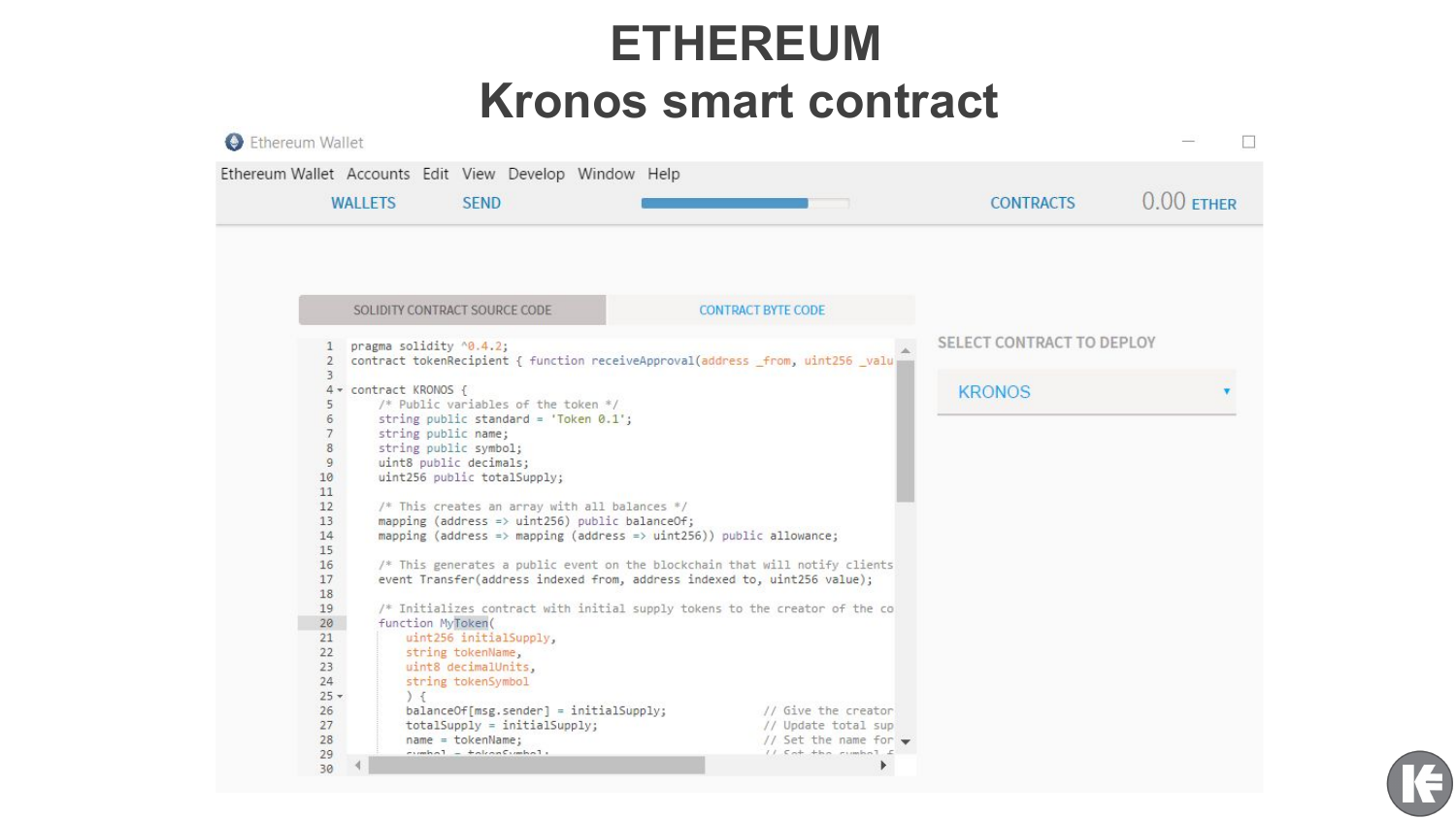#### **THE KRONOS CURRENCY**



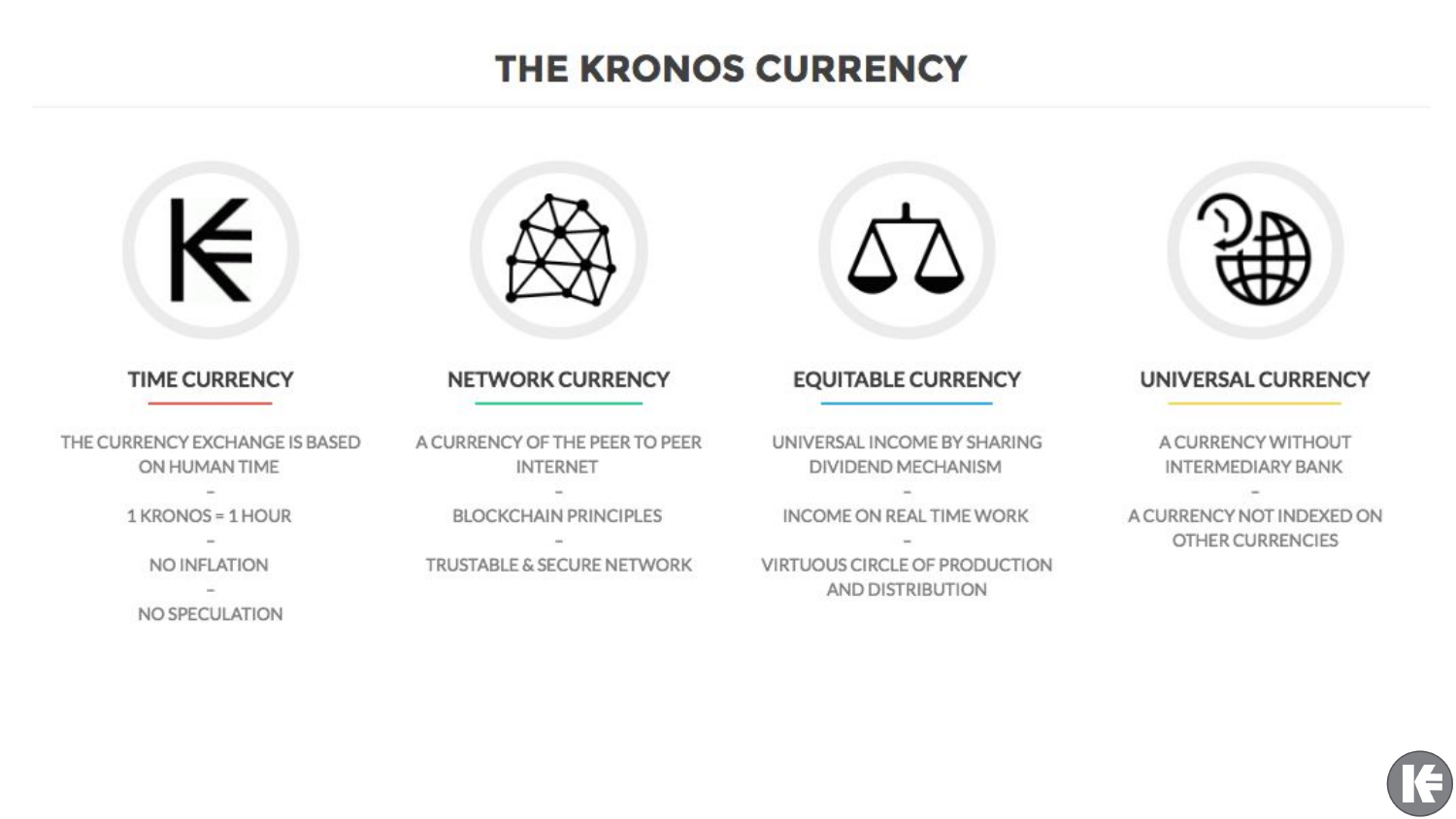### **MECHANISMS**

#### Open proposals

Forum







#### PERSONNAL ACCOUNT

SINGLE ACCOUNT ON THE INTERNET MONTHLY LIMIT 16 HOURS X 31 DAYS  $= 496$  KRONOS / MONTH MAX REPAYMENT OF CAPITAL GAINS ON

**GLOBAL ACCOUNT** 

**COLLECTIVE ACCOUNT** 

ASSOCIATED ACCOUNT FOR A GROUP OF PERSONS OR ACTIVITY

SHARE CAPITAL GAINS FOR SAVINGS / INVESTMENT AND FOR REPAYMENT ON GLOBAL ACCOUNT

**GLOBAL ACCOUNT** 

PART OF CAPITAL GAINS REVERSE IN UNIVERSAL INCOME

FINANCING OF PUBLIC AREAS: EDUCATION / HEALTH ...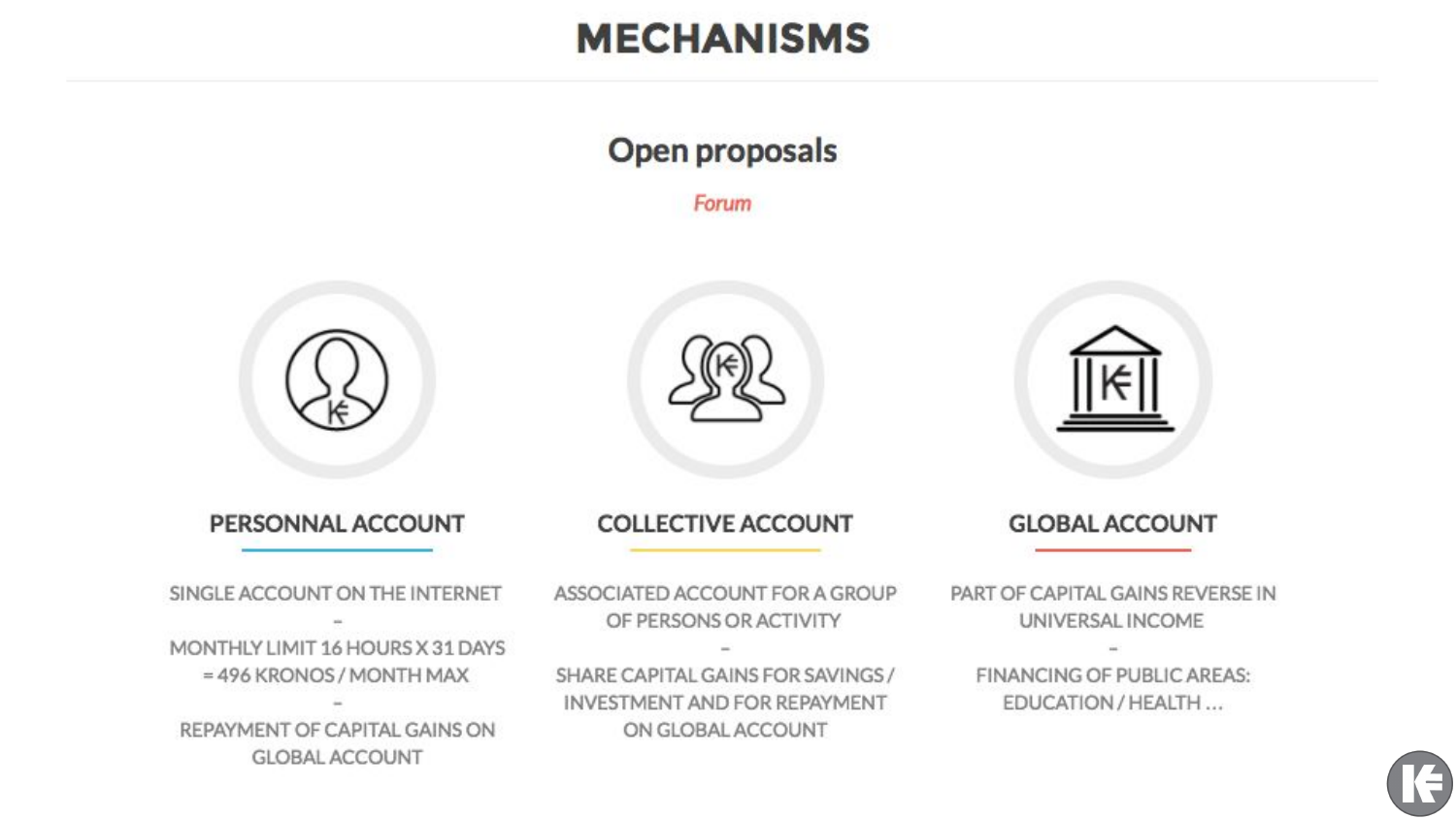#### **DEVICES**



#### **BLOCKCHAIN TECHNOLOGY**

----

**SOFTWARE** 

**Management of financial transactions** 

**Management of Kronos accounts** 

Web application Application for smartphone/connected objects ----

**Devices** Connected objects with blockchain techno Display real-time accounts Peer to peer Credit/Debit transactions

₹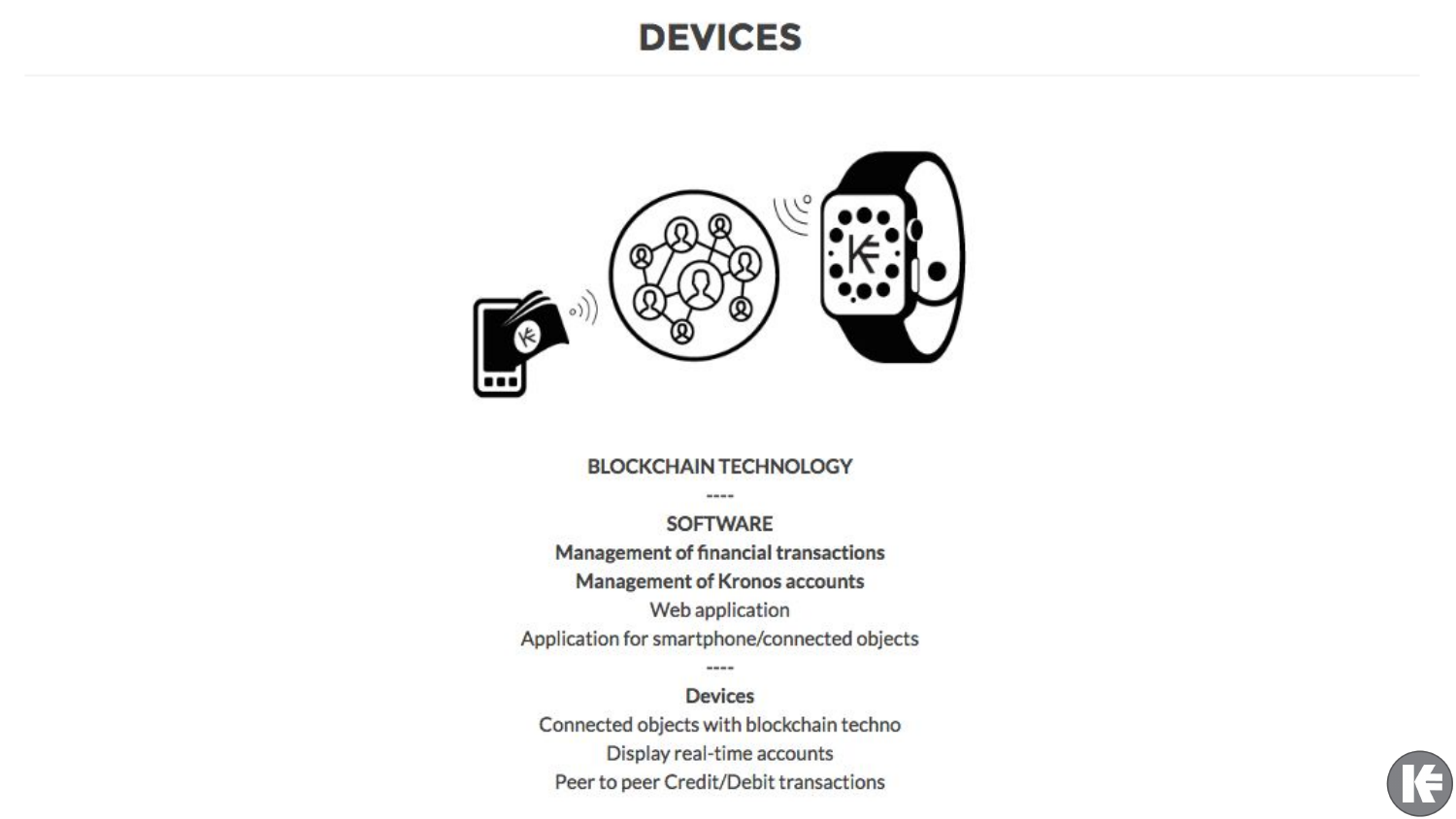## **Consequences**

THE KRONOS brings the concept of work and its monetary equivalent by replacing it with the human activity and temporal equity.

THE KRONOS is indexed on human time, in that it is completely egalitarian and prevent speculation.

THE KRONOS challenges the notion of property and replace it with the notion of objects using value.

THE KRONOS creates virtuous circles of human activity.

THE KRONOS replaces the notion of social class by the notion of creators and users class.

THE KRONOS establishes an equivalence between all activities, enabling unprecedented passages being impossible with paper money.

**THE KRONOS is in a logic of common goods.**

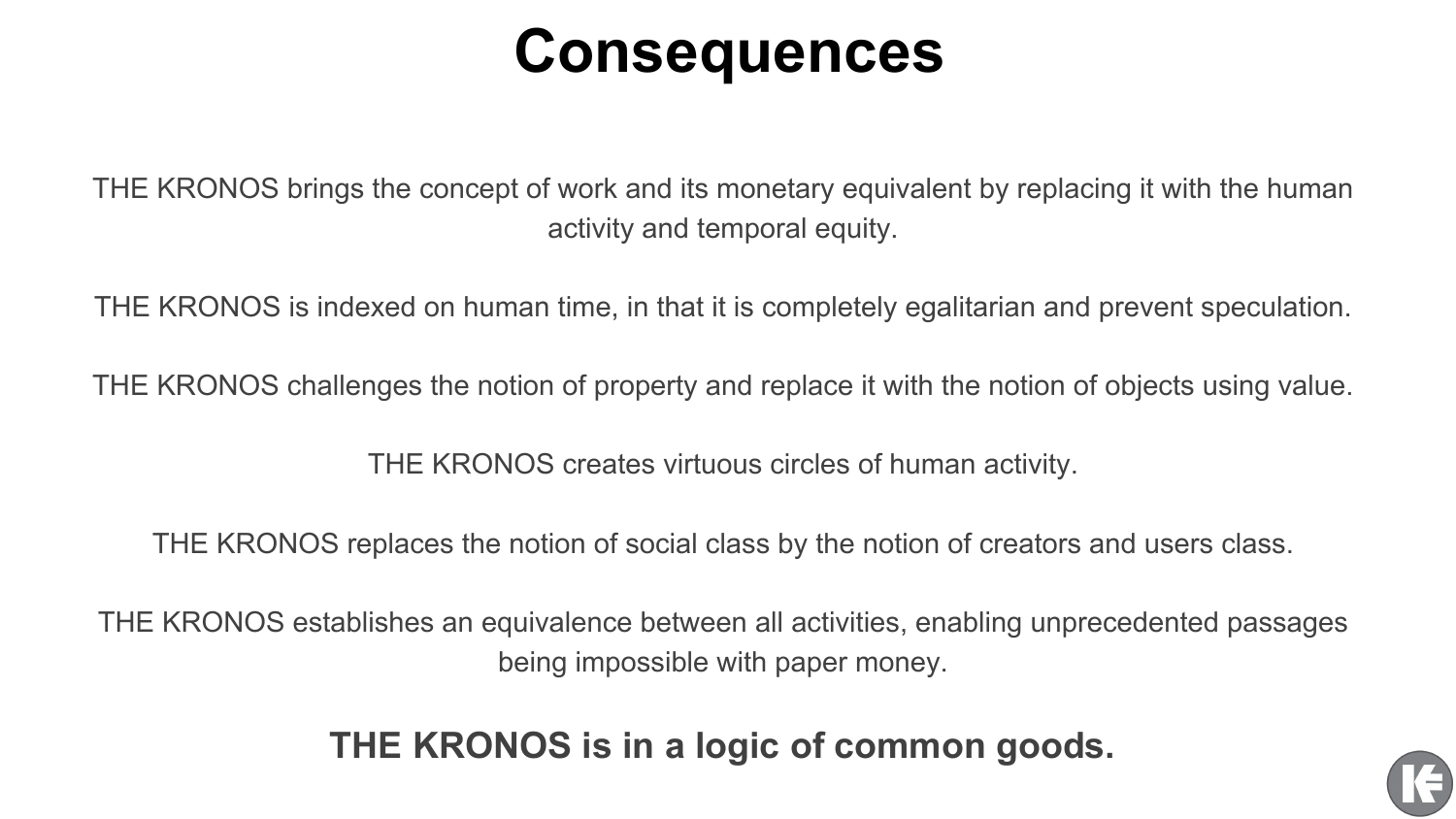### **Questions**

- How to estimate a common good like bread or unit elements made from large group of people (industry)?
- 1 kronos = 1H but some objects or services need less  $\rightarrow$  cutting into minutes // xx, xx Kronos ?
- How to estimate an object like an art object : a book or a song or a paintings for example ? the idea of the evaluation of time of work // trust
- Who will decide of the rules and regulation of Kronos system ? Questions of **Governance**
- How to share all the kronos which are above the average mensual UNIT ? is it the code who decide or humans ?